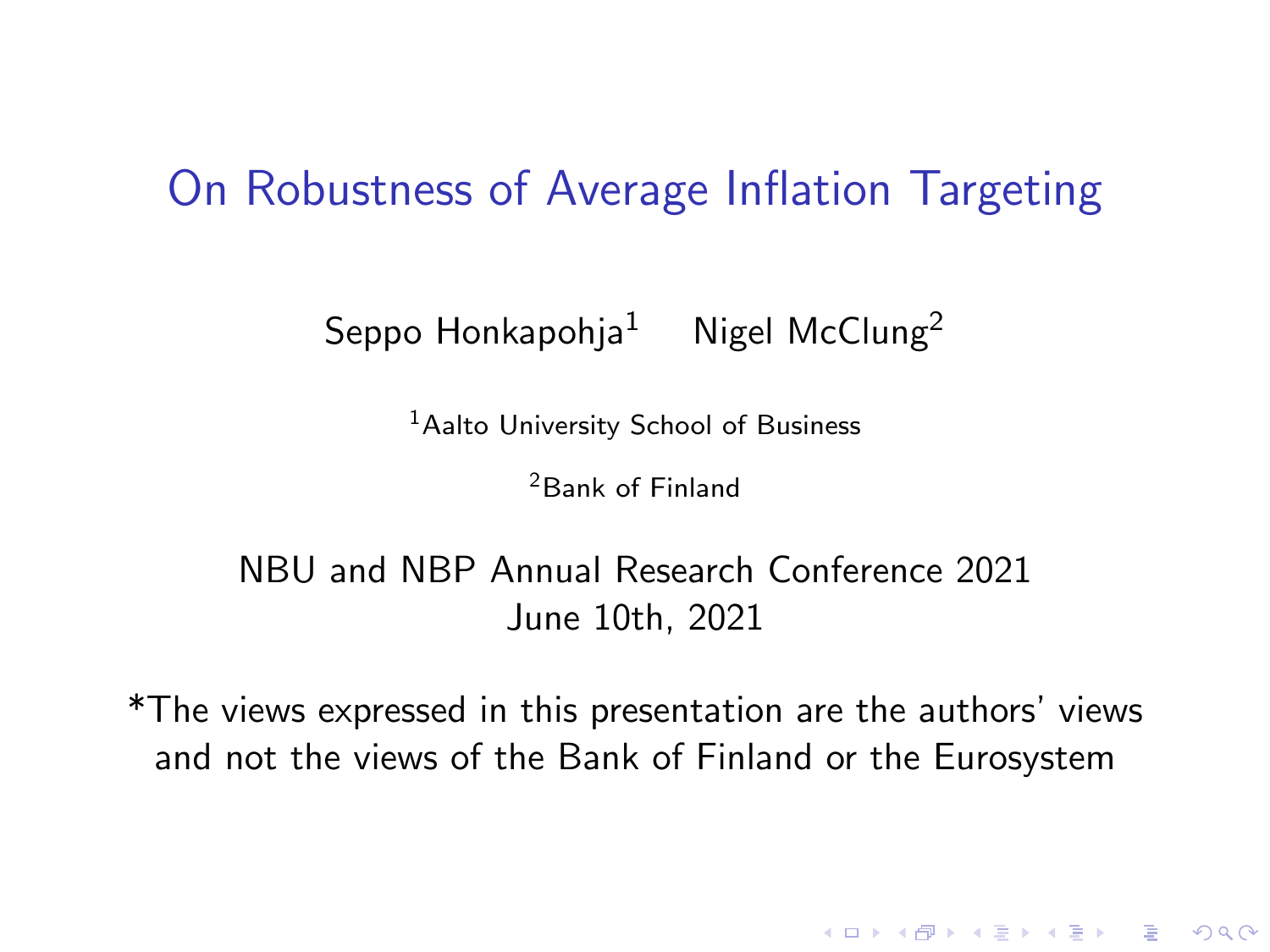### **Motivation**

 $\blacktriangleright$  In August 2020, Fed announces new policy framework of average inflation targeting (AIT).

Powell (2020): "We will seek to achieve inflation that averages 2 percent over time. ... when inflation has been running below 2 percent, appropriate monetary policy will likely aim to achieve inflation moderately above 2 percent for some time."

 $\triangleright$  Several papers studied AIT under RE.

- $\blacktriangleright$  RE is restrictive, especially in times that are outside "normal".
- $\triangleright$  Bounded rationality (Budianto et al. 2020); rule-of-thumb (Amano et al. 2020).
- Expectations and AIT (Coibion et al. 2020; Salle, 2021).
- $\triangleright$  Question: How does AIT perform if there is imperfect knowledge and private agents engage in learning to forecast future?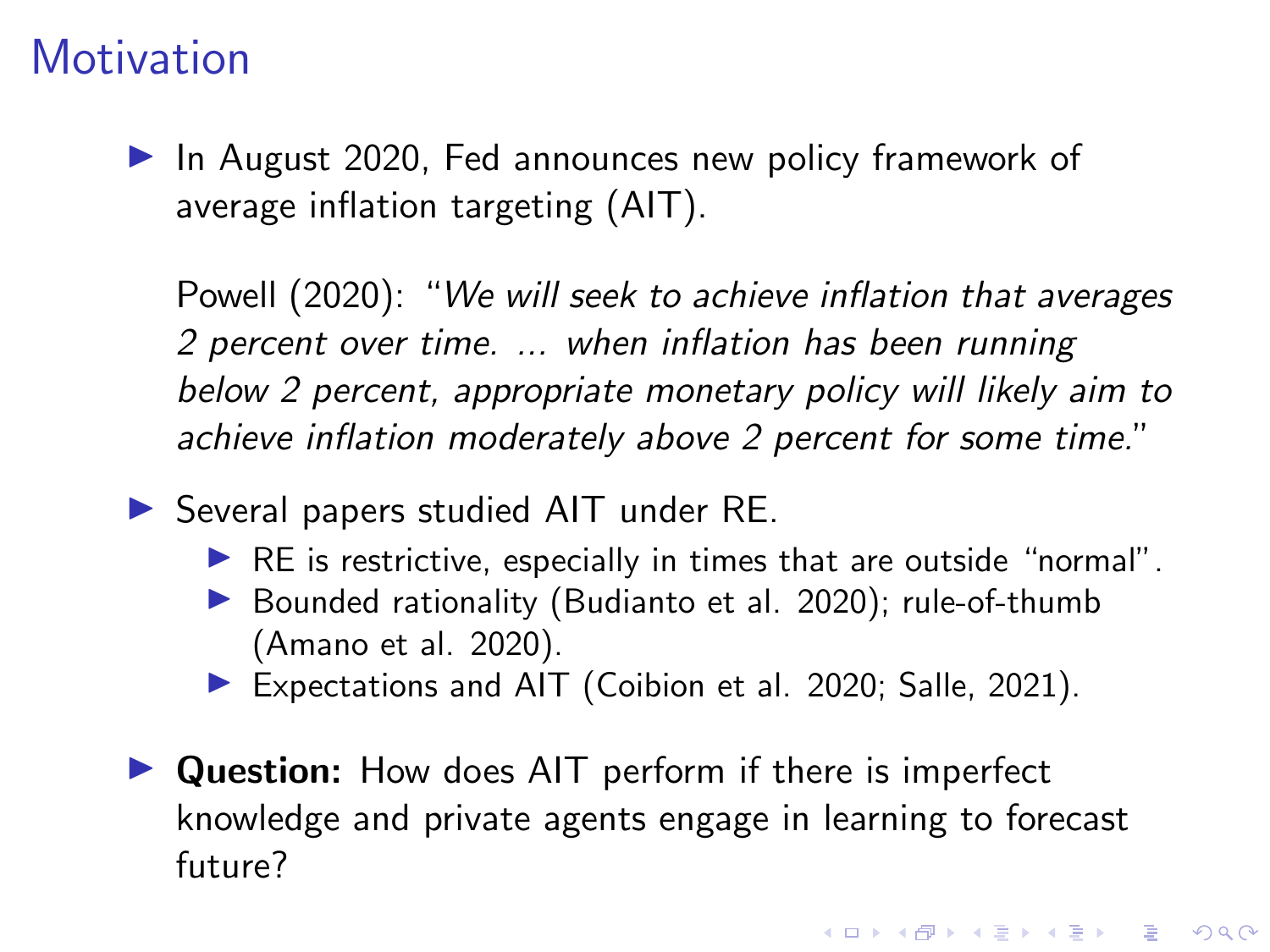## Preview of Results

Our analysis raises warning signals concerning robustness of AIT under conditions of imperfect knowledge:

- 1. Target equilibrium can be locally unstable under learning.
- 2. Standard IT policy may outperform AIT at the zero lower bound (ZLB).

Policy Implications:

1. Good communication and weighted average inflation targeting can improve some outcomes.

4 0 > 4 4 + 4 = + 4 = + = + + 0 4 0 +

- 2. Symmetry matters.
- 3. We need to think carefully about policy rules.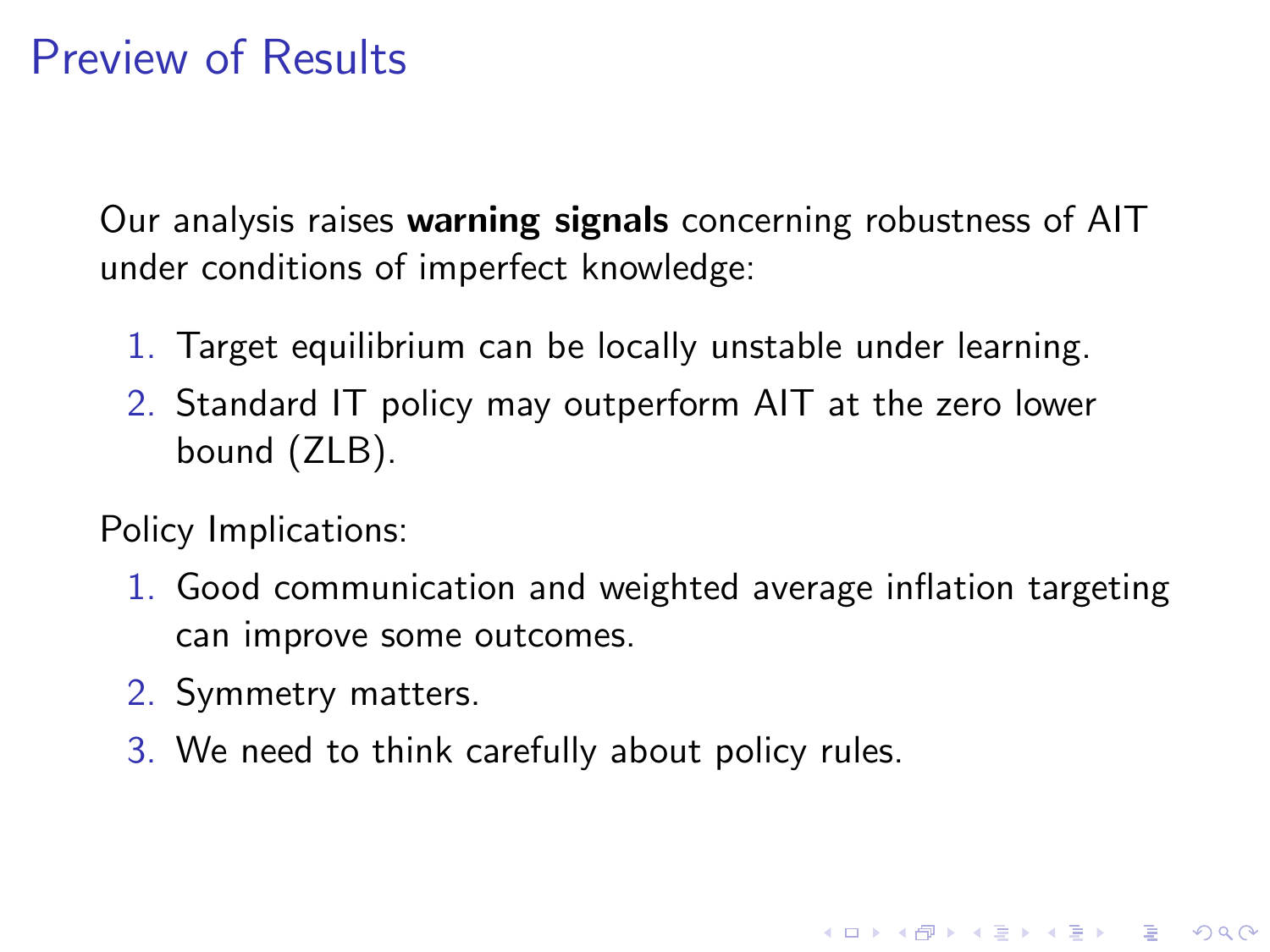$\triangleright$  Consider the Fisher relation:

$$
\hat{R}_t = \beta^{-1} \hat{\pi}_t^e
$$

K ロ ▶ K 個 ▶ K 할 ▶ K 할 ▶ 이 할 → 9 Q Q →

- $\blacktriangleright$   $\hat{R}_t$  is the nominal interest rate,  $\beta$  is the subjective discount rate.
- $\triangleright$   $\hat{\pi}^e_t$  is the expected inflation rate  $\hat{\pi}_{t+1}$  in period  $t+1$  and formed in period t.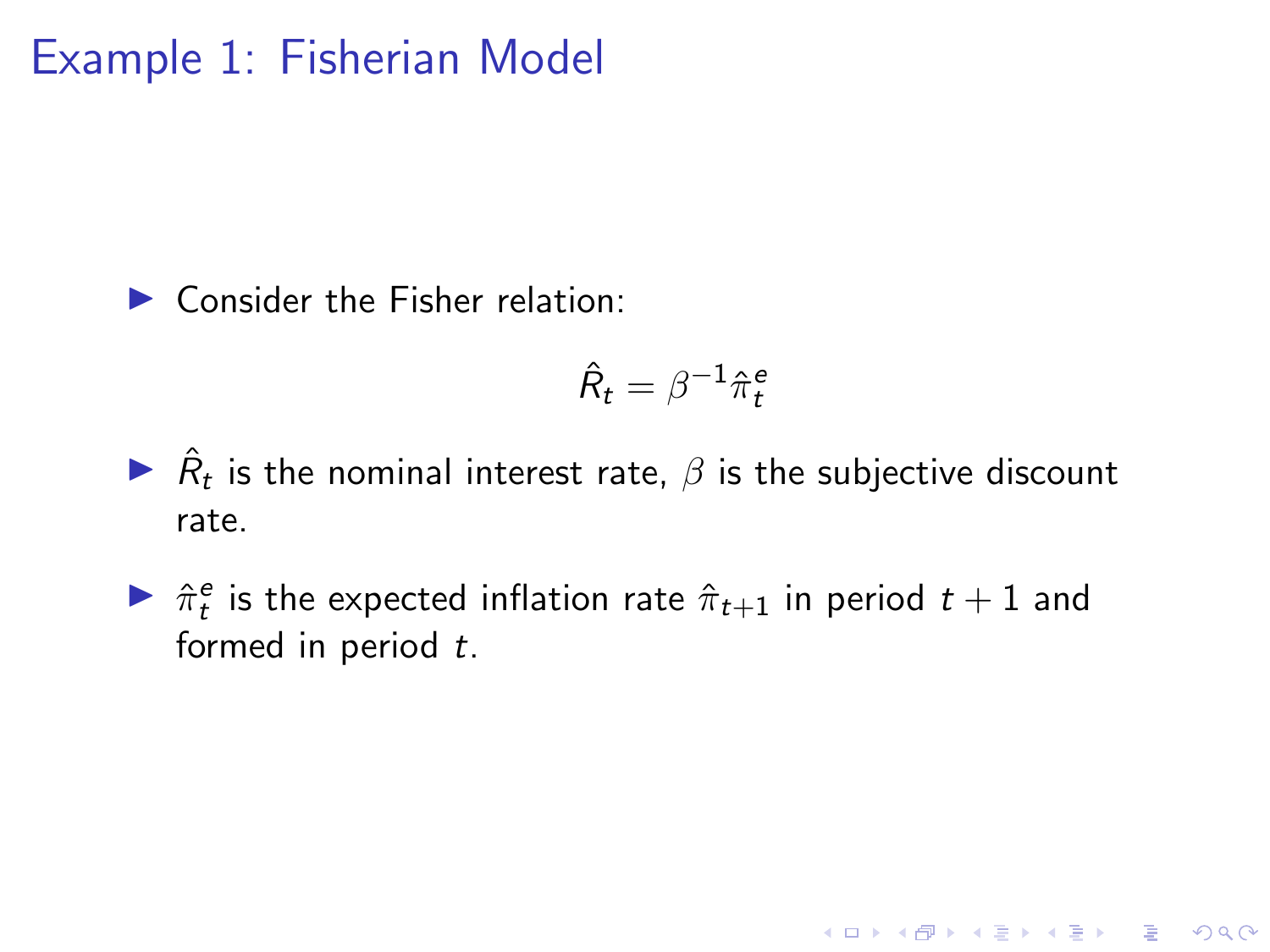$\triangleright$  AIT monetary policy: nominal interest rate is set in response to an average of deviations from inflation target  $\pi^*.$ Linearization around the steady state with  $\pi^*$  is

$$
\hat{R}_t = \frac{\psi}{\pi^*} \sum_{k=0}^{L-1} \hat{\pi}_{t-k}.
$$

#### $\blacktriangleright$  Assumptions:

- 1.  $\pi^* < \beta \psi$  (Taylor principle).
- 2. Private agents do not know any details of policy rule (Opacity).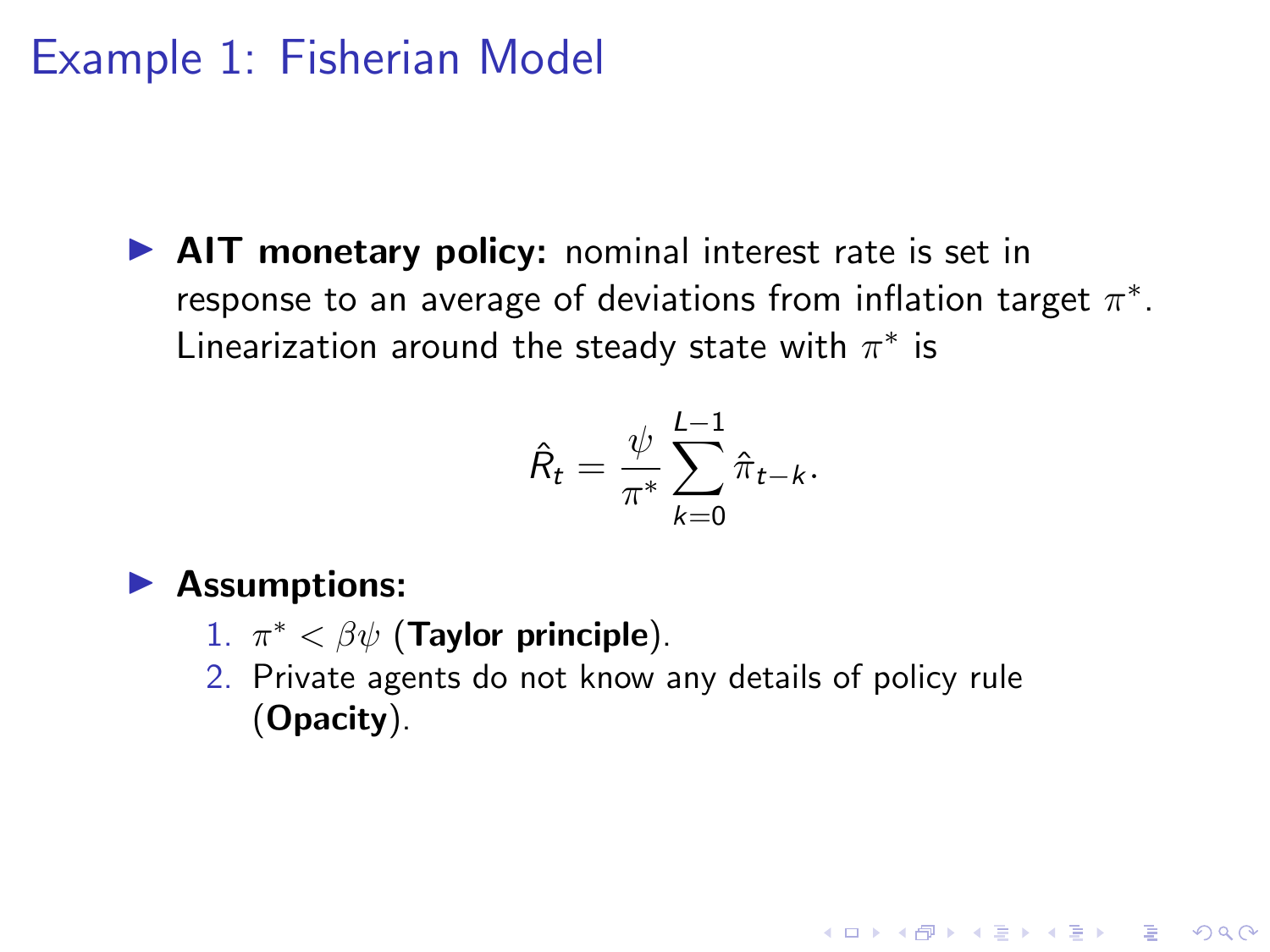$\triangleright$  With opacity about monetary policy, private agents forecast inflation using a simple weighted average of past inflation (steady state learning with constant gain)

$$
\hat{\pi}^e_t = \hat{\pi}^e_{t-1} + \omega(\hat{\pi}_{t-1} - \hat{\pi}^e_{t-1}),
$$

where  $\omega > 0$  is small.

 $\blacktriangleright$  Temporary equilibrium relation:

$$
\hat{\pi}_t = \frac{\pi^*}{\beta \psi} \hat{\pi}_t^e - \sum_{i=1}^{L-1} \hat{\pi}_{t-i}.
$$

**Remark:** Assume that  $\pi^* < \beta \psi$ . The steady state  $\pi^*$  is locally stable under the above system if  $L < 3$  but is explosive if  $L = 4$ and for many higher values of L.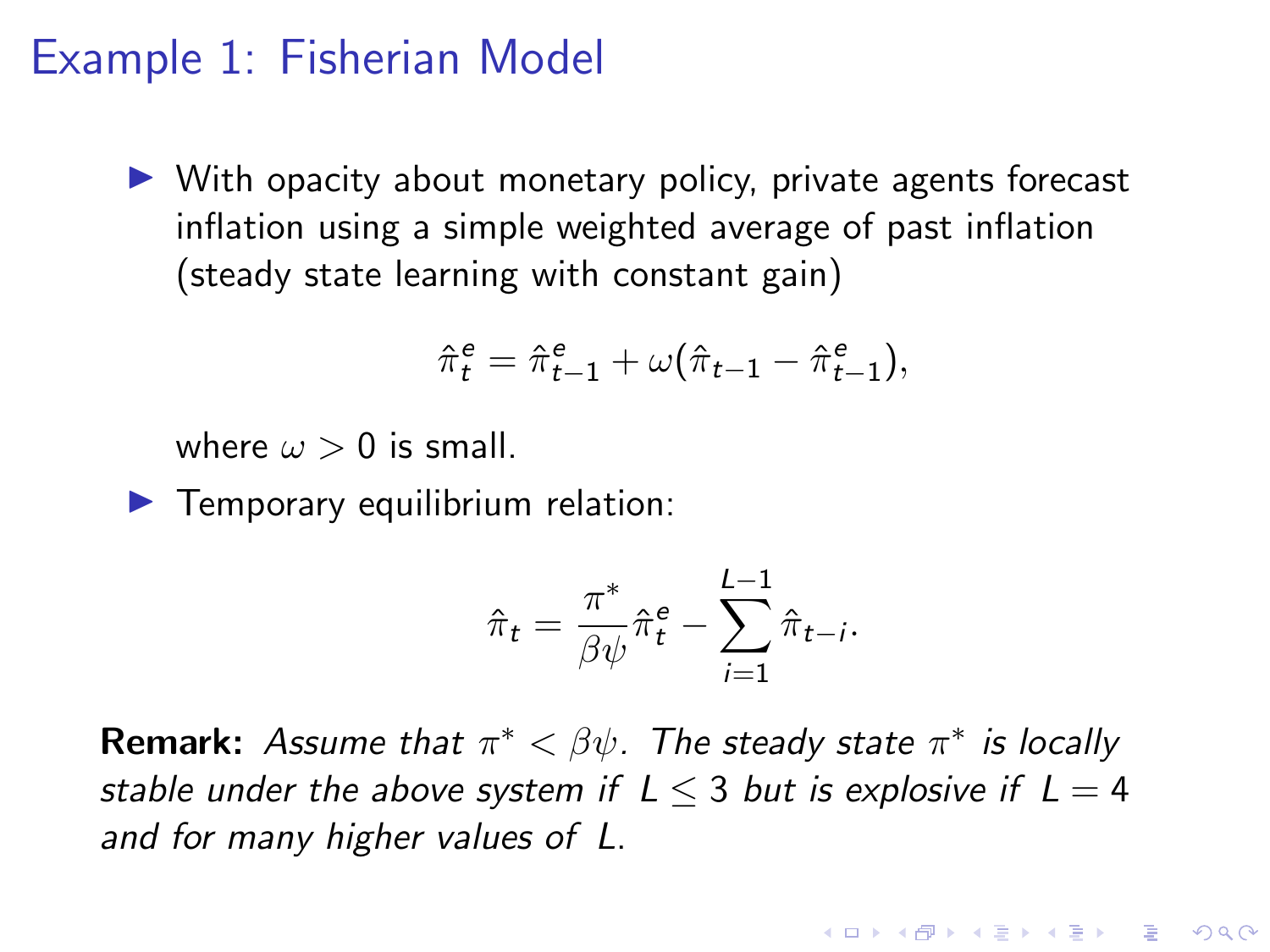Numerical example:  $L = 4$  and  $\pi^* = 1.005$ ,  $\beta = 0.99$ ,  $\psi = 1.5$ and  $\omega = 0.001$ .



 $4$  ロ )  $4$   $\overline{r}$  )  $4$   $\overline{z}$  )  $4$   $\overline{z}$  )

 $2990$ 

B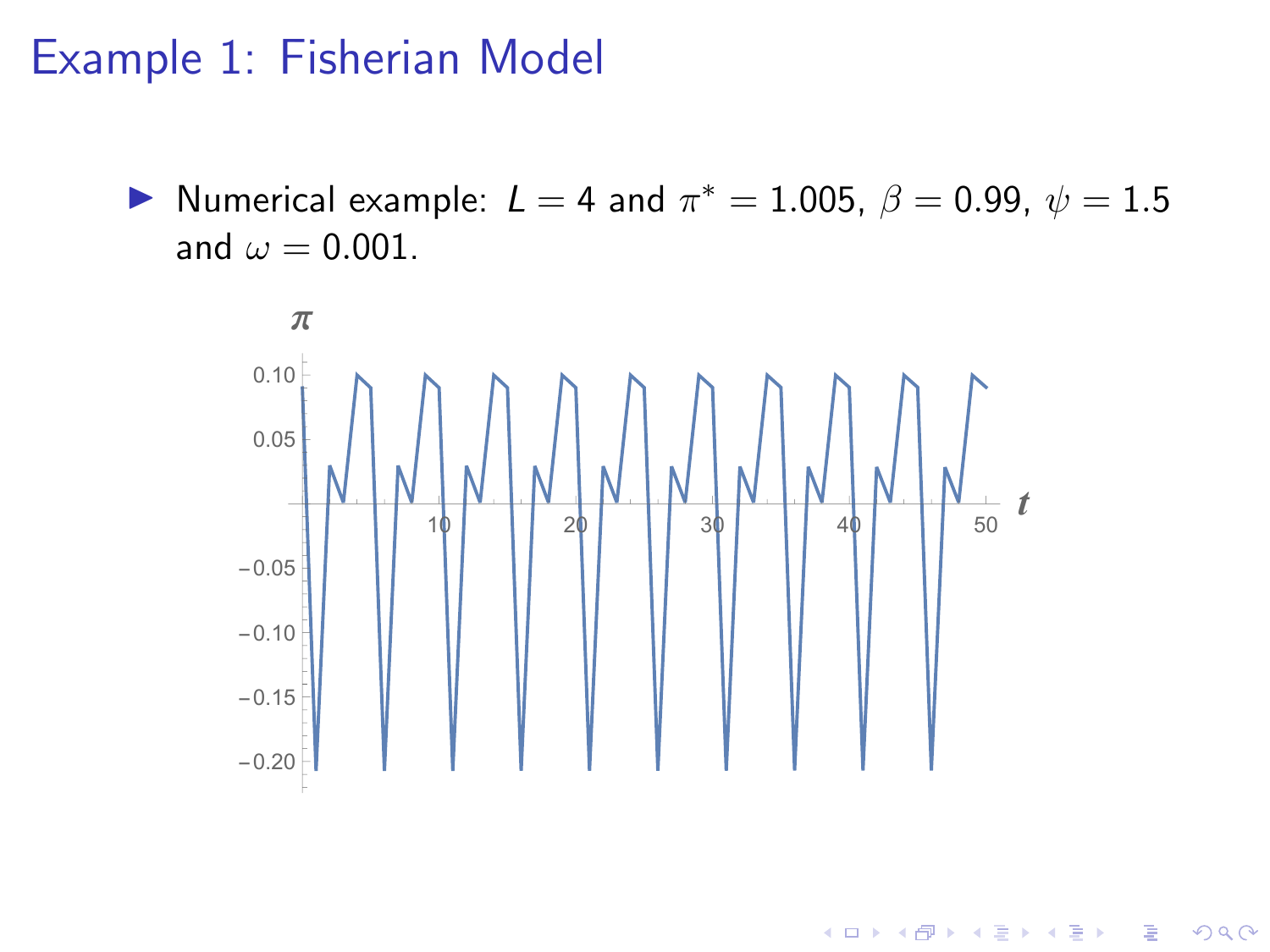#### What drives instability under AIT?

- 1. Makeup: inflation overshoots after period of undershooting.
- 2. **Finite data window** ("bygones are bygones")  $\rightarrow$  pattern of over-/undershooting.

3. Opacity: long-term expectations drift.

We have stability under price level targeting and traditional inflation targeting.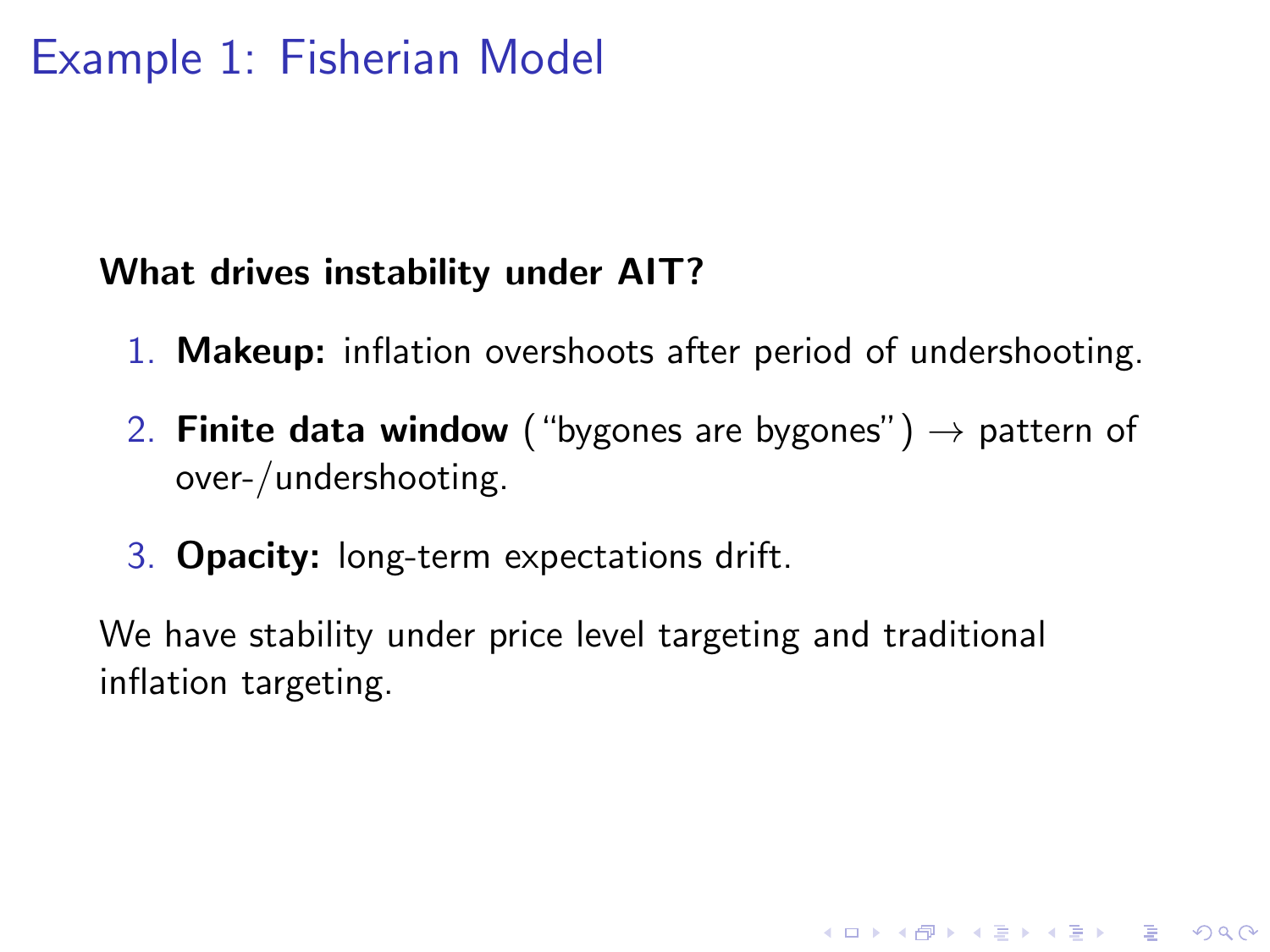### Example 2: New Keynesian Model

 $\triangleright$  Log-linearized model with Euler equation learning:

$$
\hat{y}_t = \hat{y}_t^e - \sigma(\hat{R}_t - \hat{\pi}_t^e) \n\hat{\pi}_t = \beta \hat{\pi}_t^e + \kappa \hat{y}_t \n\hat{R}_t = \psi \sum_{k=0}^{L-1} \hat{\pi}_{t-k}.
$$

where  $\hat{v}$  is the output gap.  $\kappa$  is decreasing in price rigidity.  $\triangleright$  Steady state learning with constant gain:

$$
\begin{array}{rcl}\n\hat{\pi}_t^e &=& \hat{\pi}_{t-1}^e + \omega(\hat{\pi}_{t-1} - \hat{\pi}_{t-1}^e) \\
\hat{y}_t^e &=& \frac{1-\beta}{\kappa} \hat{\pi}_t^e\n\end{array}
$$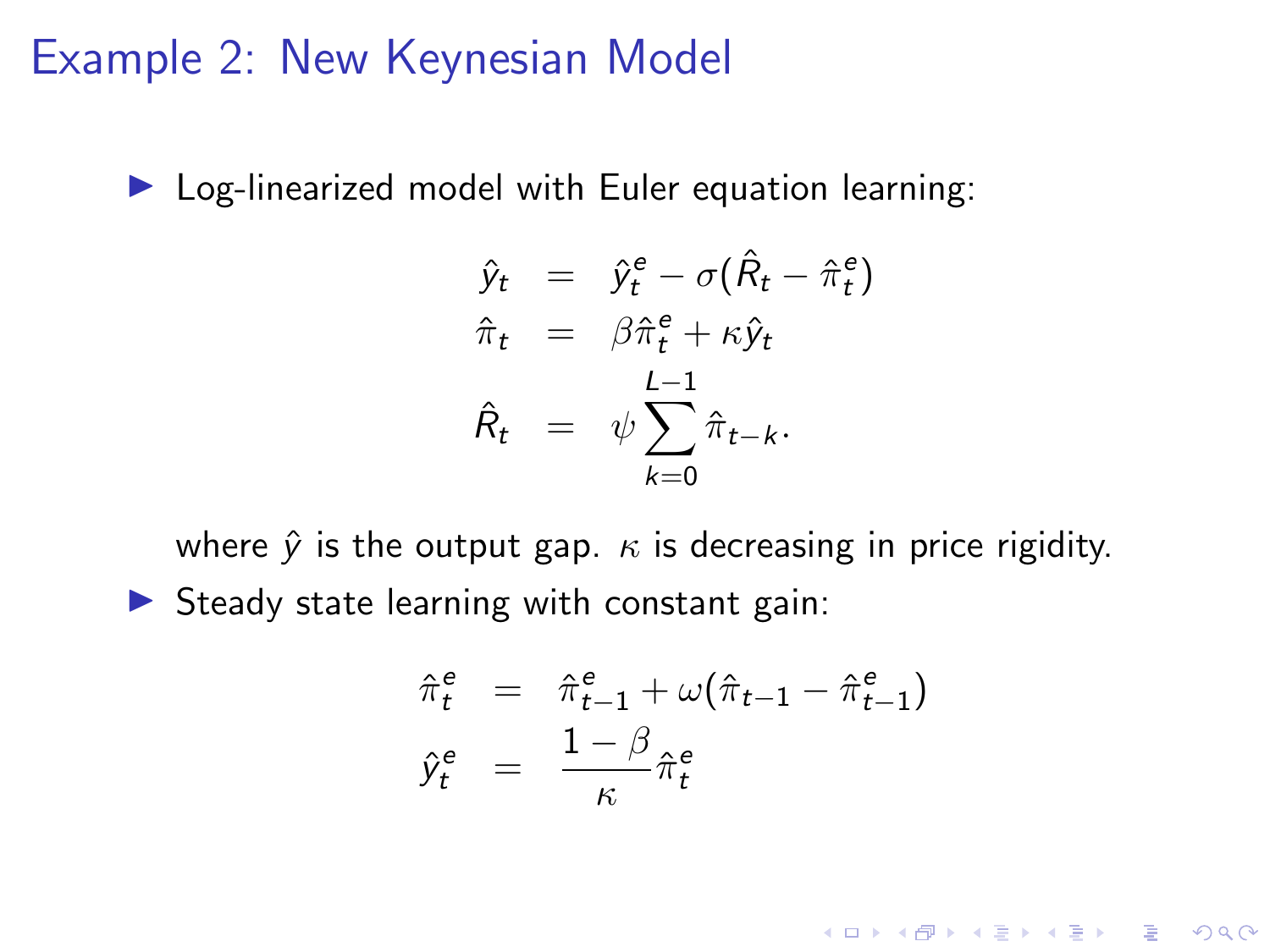### Example 2: New Keynesian Model

 $\blacktriangleright$  Temporary equilibrium relation is

$$
\hat{\pi}_t = \frac{\kappa^{-1} + \sigma}{\kappa^{-1} + \sigma \psi} \hat{\pi}_t^e - \frac{\sigma \psi}{\kappa^{-1} + \sigma \psi} \sum_{k=1}^{L-1} \hat{\pi}_{t-k}.
$$

Flexibility as  $\kappa \to \infty$  then instability.

**For any**  $\kappa$ 

$$
\hat{\pi}_t = \frac{1 - \kappa \sigma \omega (\psi - 1)}{\kappa \sigma \psi + 1} \hat{\pi}_{t-1} - \frac{\omega \kappa \sigma \psi}{1 + \kappa \sigma \psi} \sum_{k=2}^L \hat{\pi}_{t-k} + \frac{\kappa \sigma \psi (1 - \omega)}{\kappa \sigma \psi + 1} \hat{\pi}_{t-L}.
$$

- When prices are very sticky ( $\kappa$  is small), small  $\omega$ 

$$
\hat{\pi}_t \approx A \hat{\pi}_{t-1}
$$

with A slightly smaller than 1 (given small  $\omega$ ).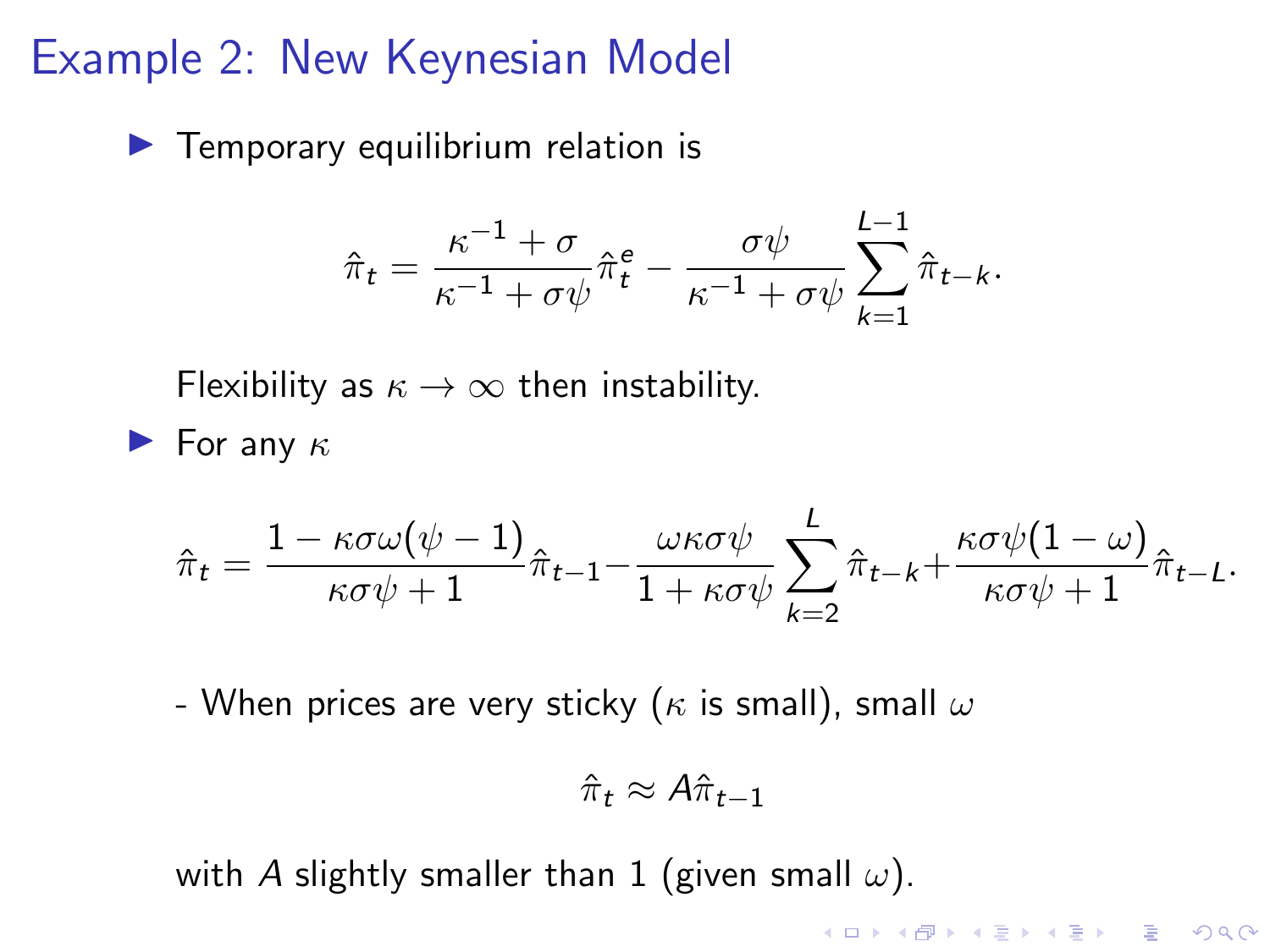We develop a non-linear New Keynesian model with infinite horizon learning agents and AIT and investigate the following:

- 1. Stability of the target equilibrium under constant-gain learning with opacity.
- 2. The importance of discounting past inflation data.
- 3. The importance of communication near the target and at the ZLB.

4. The importance of symmetry.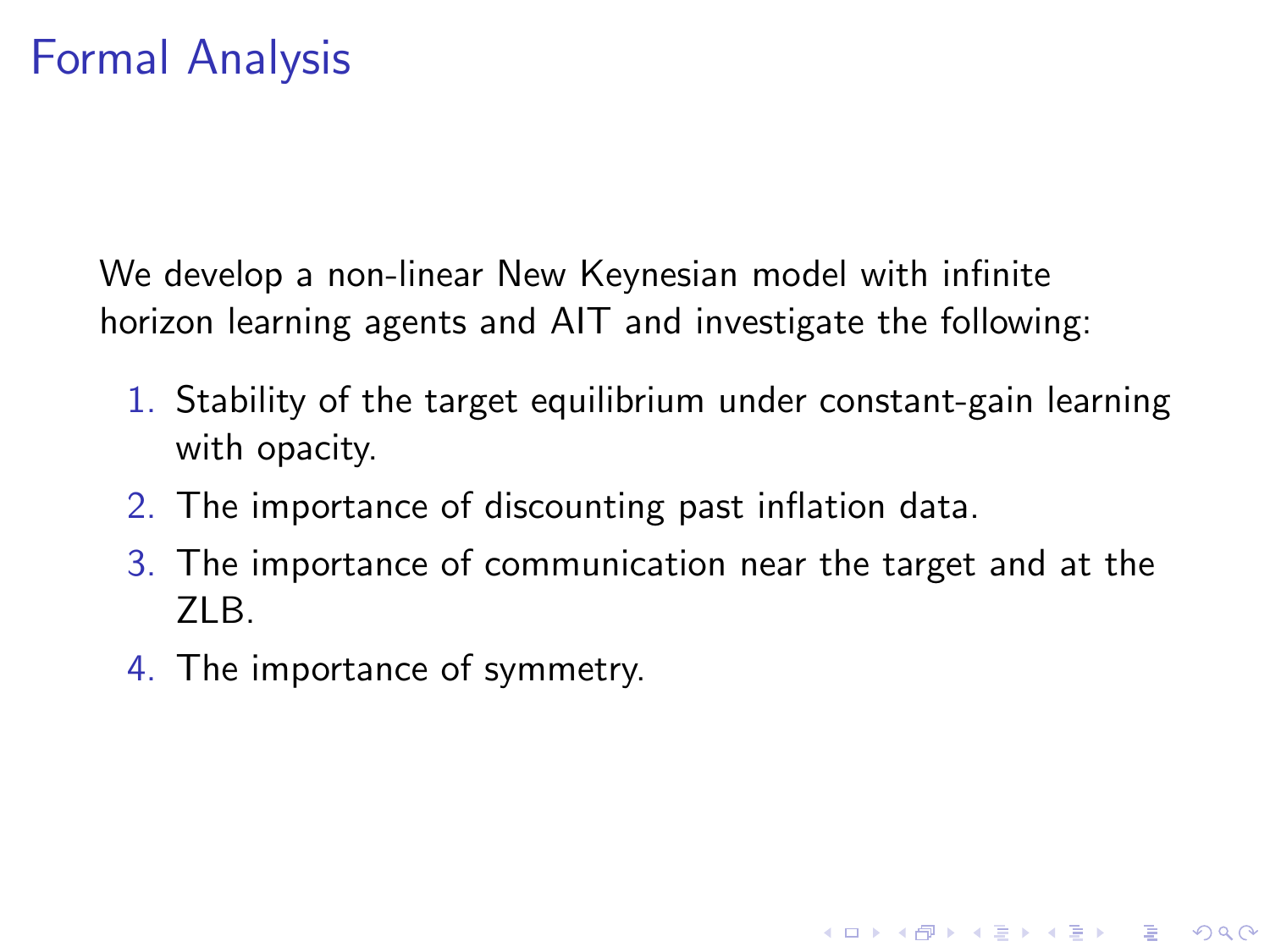# $#1$ . Stability of the Target Equilibrium

► Flexible prices  $\implies$  instability of target equilibrium for  $L \geq 4$ .

 $\triangleright$  With sticky prices, target is not **robustly stable**.



**KORKARYKERKER POLO** 

Estimates of gain parameter:  $\omega \in [.002, .04]$ .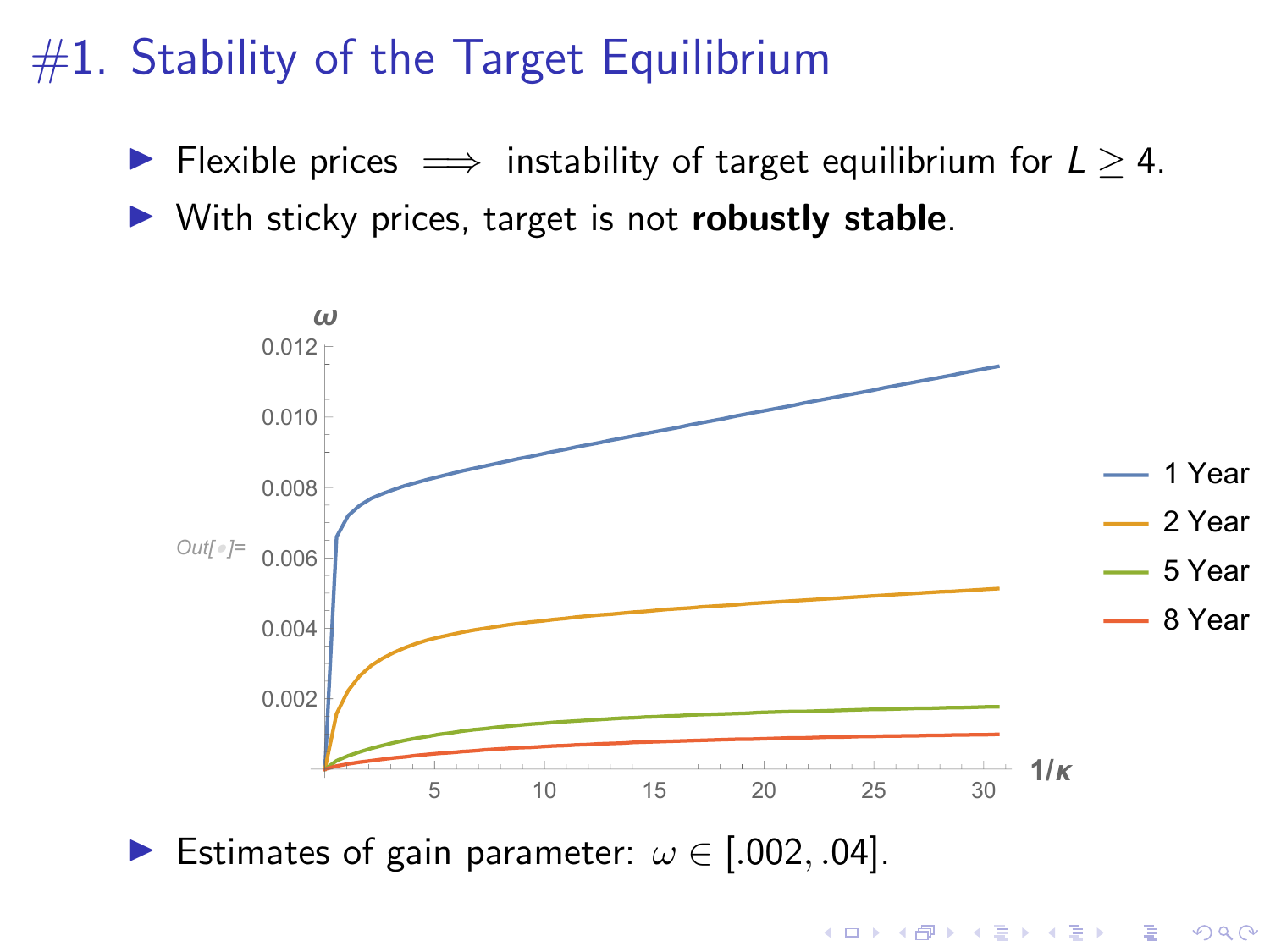## <span id="page-12-0"></span> $#2$ . Weighted Average Inflation Targeting

1. A discounted average inflation target modestly improves stability outcomes:

$$
R_t \equiv 1 + \max[\bar{R} - 1 + \psi_P \left[ \sum_{i=0}^{L-1} \mu^i (\frac{\pi_{t-i}}{\pi^*} - 1) \right] + \psi_Y [\frac{y_t}{y^*} - 1], 0],
$$

where  $0 < \mu < 1$ .

2. An exponential moving average inflation target may destabilize expectations:

$$
R_t = 1 + \max[\bar{R} - 1 + \psi_p \left( \frac{\pi_t^{w_c} (\pi_t^{cb})^{1 - w_c}}{\pi^*} - 1 \right), 0]
$$
  

$$
\pi_t^{cb} = \pi_{t-1}^{w_c} (\pi_{t-1}^{cb})^{1 - w_c}
$$

where  $0 < w_c < 1$ .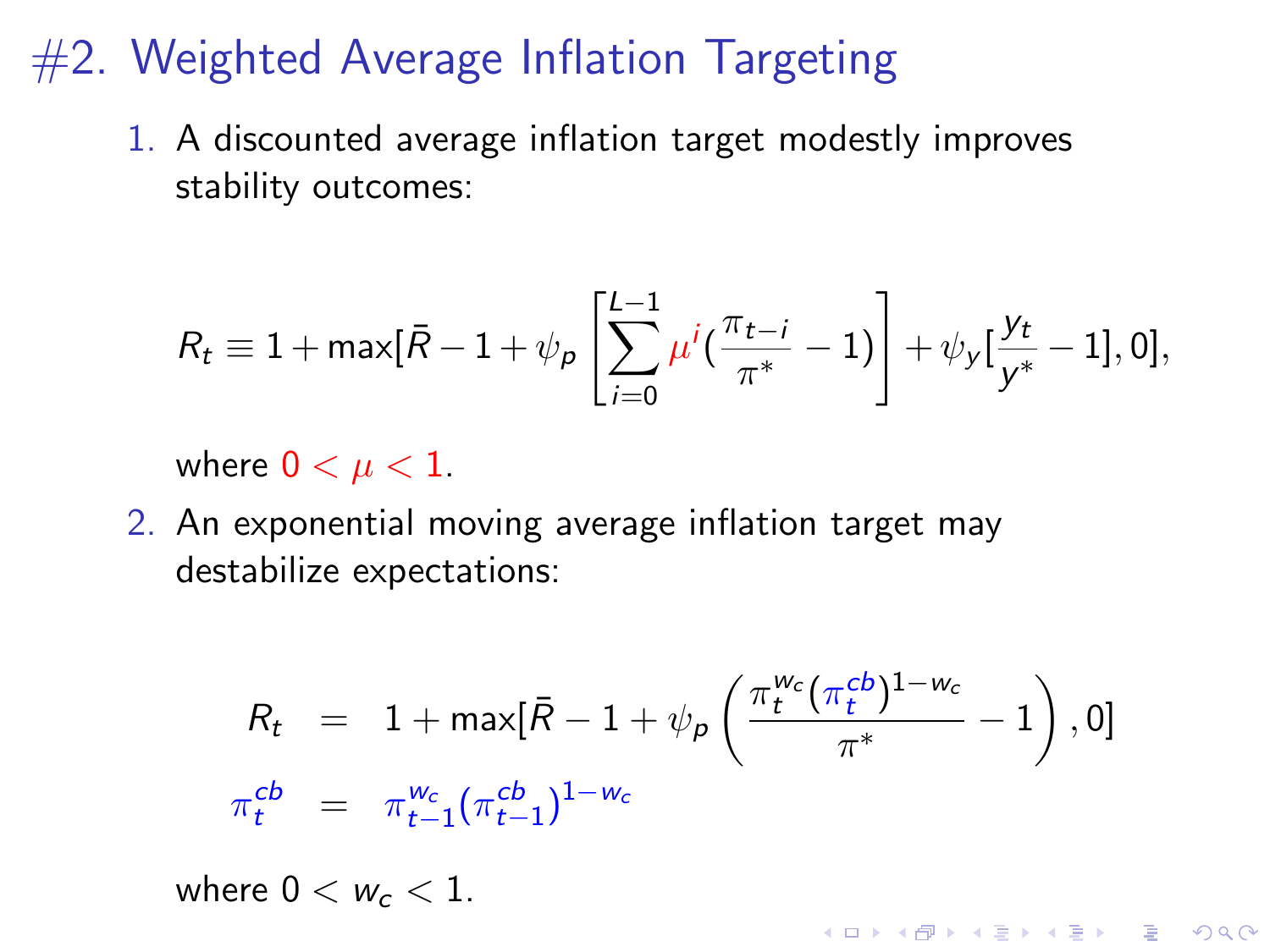# #3. Importance of Communication

- If agents understand  $L$ , then the target is more robustly stable.
- $\triangleright$  At ZLB, traditional inflation targeting is about as effective.

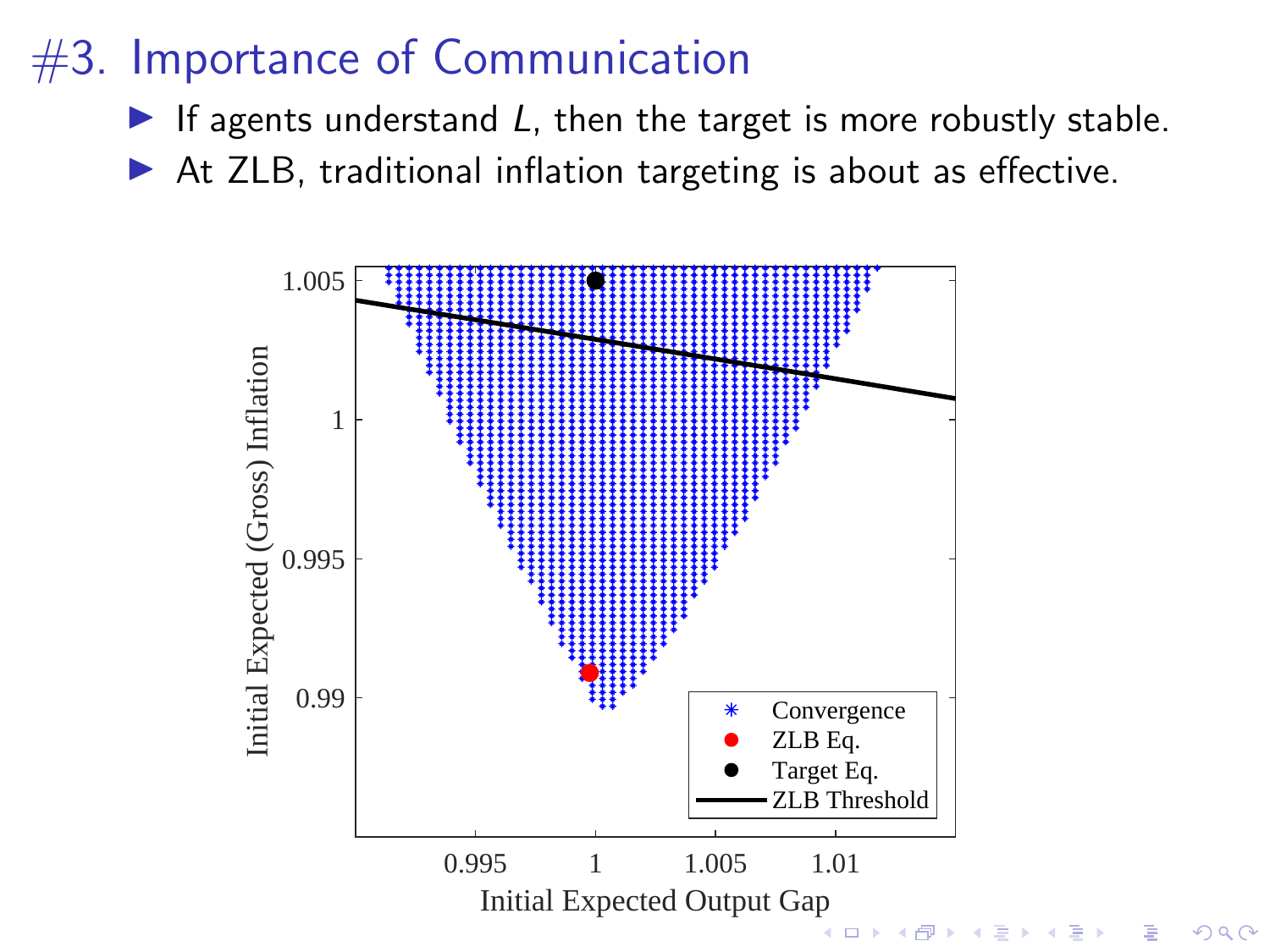#4. Symmetry vs. Asymmetry

 $\triangleright$  Consider the following asymmetric AIT rule;

$$
R_{t} = 1 + \max[\bar{R} - 1 + \psi_{p}[\mathcal{P}_{t} - 1] + \psi_{y}[(y_{t} - y^{*})/y^{*}], 0],
$$
  
\n
$$
\mathcal{P}_{t} = \begin{cases} \prod_{i=0}^{L-1} (\pi_{t-i}/\pi^{*}) & \text{if } \prod_{i=1}^{L} \pi_{t-i} < (\underline{\pi})^{L} \\ \pi_{t}/\pi^{*} & \text{if } \prod_{i=1}^{L} \pi_{t-i} \geq (\underline{\pi})^{L}, \end{cases}
$$

 $\triangleright$   $\pi$  <  $\pi$ <sup>\*</sup>  $\implies$  robust stability under asymmetric AIT rules.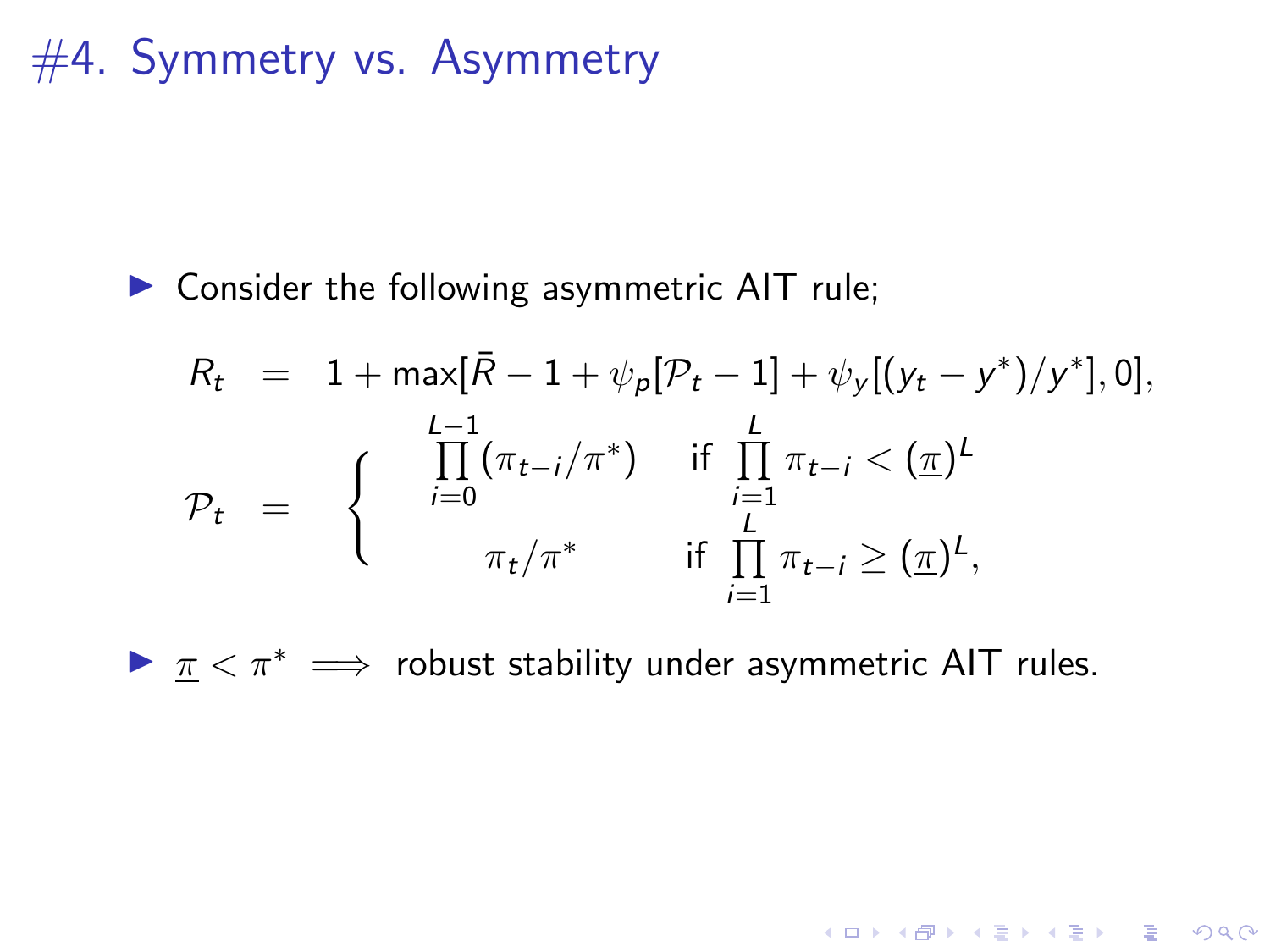## Escaping the ZLB



イロメ イ団 メイミメイミメー

 $290$ 重し